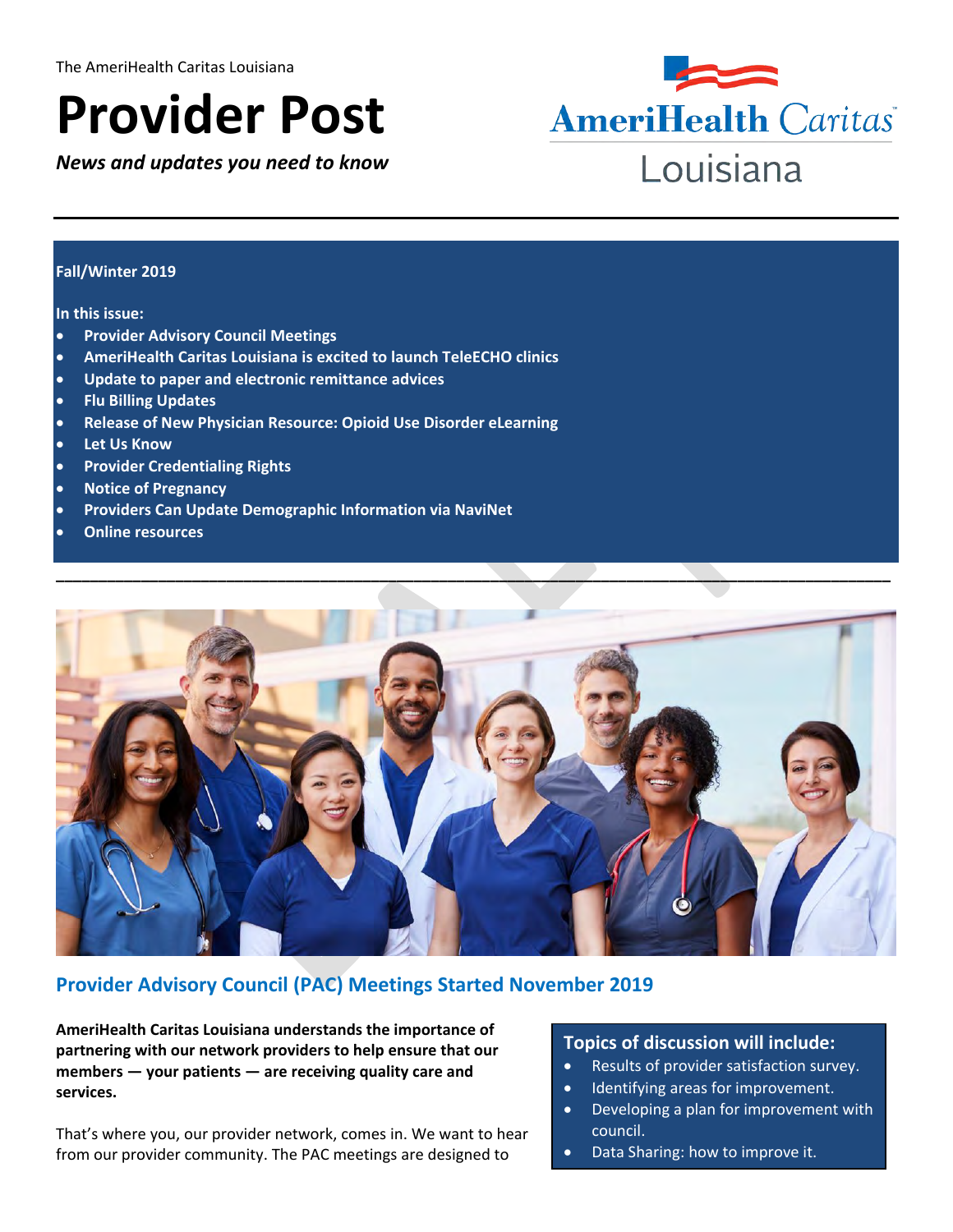gather feedback, identify areas of concern that are most important to our providers, and improve upon programs currently in place. Providers will be chosen annually to participate in these meetings. Invitations for the 2019 -2020 year have been distributed. If you received an invitation and would like to join us, please be sure to RSVP. The next meeting is scheduled for February 19, 2020.

\_\_\_\_\_\_\_\_\_\_\_\_\_\_\_\_\_\_\_\_\_\_\_\_\_\_\_\_\_\_\_\_\_\_\_\_\_\_\_\_\_\_\_\_\_\_\_\_\_\_\_\_\_\_\_\_\_\_\_\_\_\_\_\_\_\_\_\_\_\_\_\_\_\_\_\_\_\_\_\_\_\_\_\_\_\_\_\_\_\_\_\_\_\_\_\_\_\_

# **AmeriHealth Caritas Louisiana is excited to launch TeleECHO clinics — an emerging casebased learning model for practitioners at all levels.**

At TeleECHO clinics, practitioners from multiple locations connect via teleconferencing to present de-identified patient cases to a team of peers and experts for mentoring and shared learning. Case-based discussions may also be supplemented with short didactic presentations to improve content knowledge and share evidence-based practices.

This opportunity is free for participating AmeriHealth Caritas Louisiana practitioners and includes continuing education units offered through the Louisiana Counseling Association (LCA). The first integrated care TeleECHO clinic started November 7, 2019. Ongoing sessions will be held on the first and third Thursday of each month from noon to 1 p.m. CT. [Learn more about this integrated care TeleECHO clinic](http://www.amerihealthcaritasla.com/pdf/provider/resources/amerihealth-caritas-louisana-echo-flyer.pdf) or [register to participate.](https://www.surveymonkey.com/r/teleechoregistration)

\_\_\_\_\_\_\_\_\_\_\_\_\_\_\_\_\_\_\_\_\_\_\_\_\_\_\_\_\_\_\_\_\_\_\_\_\_\_\_\_\_\_\_\_\_\_\_\_\_\_\_\_\_\_\_\_\_\_\_\_\_\_\_\_\_\_\_\_\_\_\_\_\_\_\_\_\_\_\_\_\_\_\_\_\_\_\_\_\_\_\_\_\_\_\_\_\_\_

## **Update to paper and electronic remittance advices**

To simplify the implementation of Act 330 (HB 424) of the 2019 Regular Session, AmeriHealth Caritas Louisiana has created an explanation of benefits matrix (EOB Matrix) that identifies the applicable law, regulation, policy, procedure, medical criteria, or guideline that was used to make a claim denial determination.

#### **Where can you find the EOB Matrix?**

- The link to the EOB Matrix can be found in the **Billing and Claims** section of our website.
- The web link is also available in the message section of the paper remittance advice and in the payer identification section on the 835 electronic remittance advice.

To request prior authorization requirements used to make a medical necessity determination, providers can send an email to: [DLACFCHB424Request@amerihealthcaritas.com.](mailto:DLACFCHB424Request@amerihealthcaritas.com) Prior authorization requirements will be furnished to the requesting provider within 24 hours of request.

**Reminder:** Utilization Management (UM) decision making is based only on appropriateness of care and service and existence of coverage. AmeriHealth Caritas Louisiana does not specifically reward practitioners or other individuals for issuing denials of coverage. Financial incentives for UM decision makers do not encourage decisions that result in underutilization.

\_\_\_\_\_\_\_\_\_\_\_\_\_\_\_\_\_\_\_\_\_\_\_\_\_\_\_\_\_\_\_\_\_\_\_\_\_\_\_\_\_\_\_\_\_\_\_\_\_\_\_\_\_\_\_\_\_\_\_\_\_\_\_\_\_\_\_\_\_\_\_\_\_\_\_\_\_\_\_\_\_\_\_\_\_\_\_\_\_\_\_\_\_\_\_\_\_\_

# **Flu Billing Updates**

The Centers for Disease Control and Prevention (CDC) and the American Academy of Pediatrics (AAP) recommend annual influenza vaccination for most people 6 months of age and older.

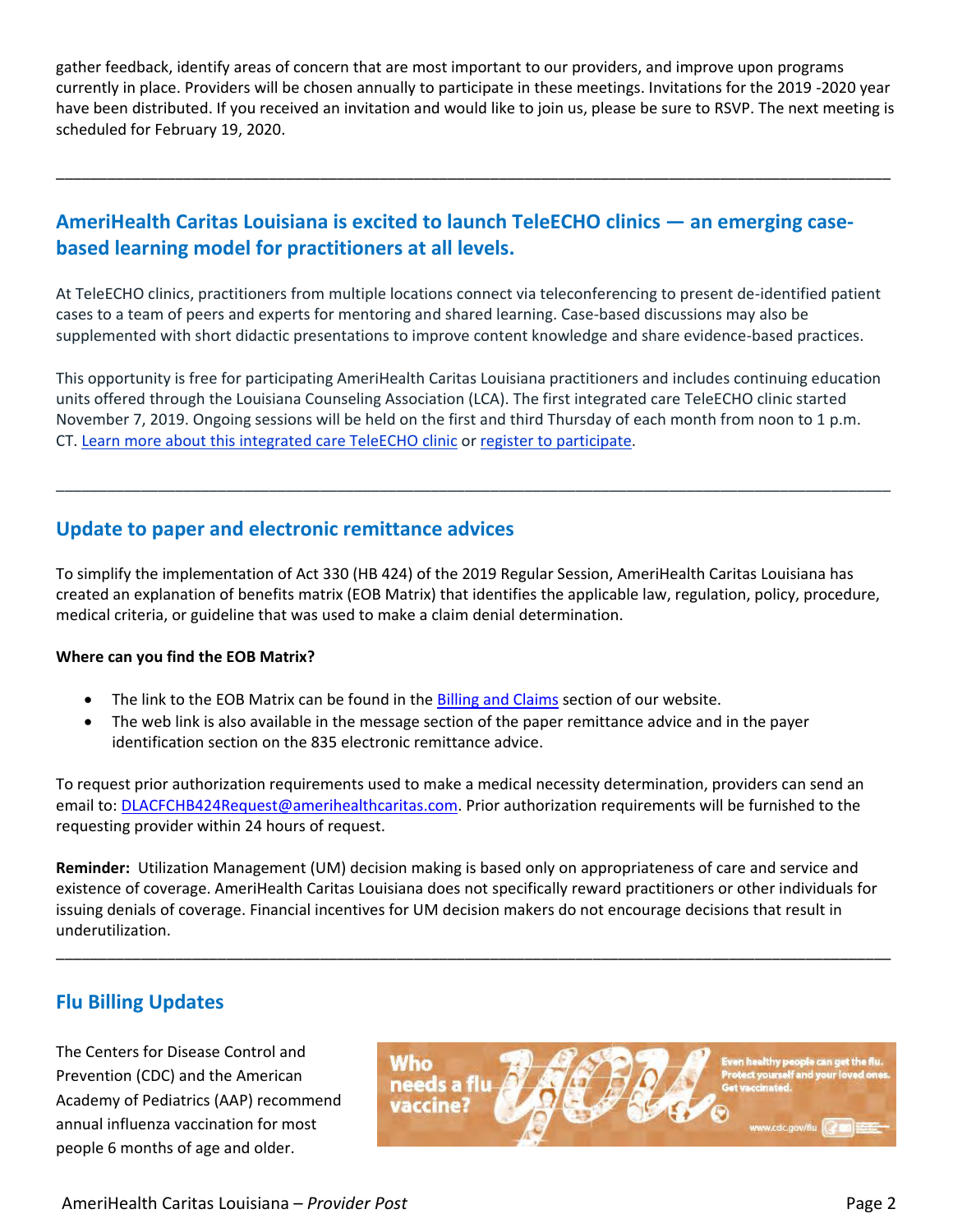Vaccination is especially important for people with certain underlying medical conditions, pregnant women, the very young, and the elderly. We urge you to continue your efforts to vaccinate your patients against influenza. **As a Professional Service Provider, your recommendation plays a critical role in a patient's decision to be immunized.**

As we prepare for the **2019-2020 flu season**, please review the AmeriHealth Caritas Louisiana billing instructions listed below. Participating providers may be reimbursed for administering the seasonal flu vaccine to our members. For a list of codes, **please refer to the Louisiana Medicaid Immunization Fee Schedules at [http://www.lamedicaid.com/provweb1/fee\\_schedules/feeschedulesindex.htm.](http://www.lamedicaid.com/provweb1/fee_schedules/feeschedulesindex.htm)**

#### **Flu vaccine reimbursement is made in the following manner:**

| Age:                             | <b>Reimbursement:</b>                           | <b>Where to obtain toxoid:</b>           |
|----------------------------------|-------------------------------------------------|------------------------------------------|
| <b>Adult (Age 21 Years &amp;</b> | Total payment is made through the billing of    | Obtain the vaccine and supplies from     |
| Older)                           | the toxoid code and the administration code.    | regular vaccine supplier.                |
| Age 19 through 20                | Total payment is made through the billing of    | Obtain the vaccine and supplies from     |
| <b>Years</b>                     | the toxoid code and the administration code.    | regular vaccine supplier.                |
| <b>Children/Adolescents</b>      | Toxoids available through the Vaccines for      | Provided at no cost to you through the   |
| (Birth through 18)               | Children Program will be paid at zero (\$0.00). | Louisiana Department of Health's Vaccine |
| years of age)                    | For these vaccines, reimbursement will be       | for Children Program (VFC). For more     |
|                                  | only for the administration of the vaccine,     | information on VFC go to                 |
|                                  | however, the toxoid and administration          | http://new.dhh.louisiana.gov/index.cfm/p |
|                                  | codes must be billed together to receive        | age/1016                                 |
|                                  | payment.                                        |                                          |

Federally Qualified Health Centers (FQHC) and Rural Health Centers (RHC) will be paid for encounter codes billed, but should report toxoid administration codes for data collection.

\_\_\_\_\_\_\_\_\_\_\_\_\_\_\_\_\_\_\_\_\_\_\_\_\_\_\_\_\_\_\_\_\_\_\_\_\_\_\_\_\_\_\_\_\_\_\_\_\_\_\_\_\_\_\_\_\_\_\_\_\_\_\_\_\_\_\_\_\_\_\_\_\_\_\_\_\_\_\_\_\_\_\_\_\_\_\_\_\_\_

# **Release of New Physician Resource: Opioid Use Disorder eLearning**

The Opioid Use Disorder eLearning module for primary care provider practices is a self-guided learning experience providing up-to-date information on the opioid epidemic. Curriculum includes:

- An overview of opioid use disorder (OUD).
- Current US statistics on the opioid epidemic.
- The impact of the epidemic on Medicaid recipients.
- The Diagnostic and Statistical Manual of Mental Disorders, 5th edition (DSM-5™) criteria for substance use disorders.
- The Centers for Disease Control and Prevention (CDC) guideline for prescribing opioids for chronic pain.
	- Information about evidence-based practices such as:
		- o Medication-Assisted Treatment (MAT).
		- o Cognitive Behavioral Therapy (CBT).
		- o Screening, Brief Intervention, and Referral to Treatment (SBIRT).
		- o Motivational Interviewing.
		- o Peer Support Services.
- The Healthcare Effectiveness Data and Information Set (HEDIS®) measures for OUD.
- Resources and support available to you and your practice.

The AmeriHealth Caritas Louisiana **OUD eLearning training module** is available in the Training section of our website under "Online provider education opportunities" at [http://www.amerihealthcaritasla.com/provider/training/index.aspx.](http://www.amerihealthcaritasla.com/provider/training/index.aspx)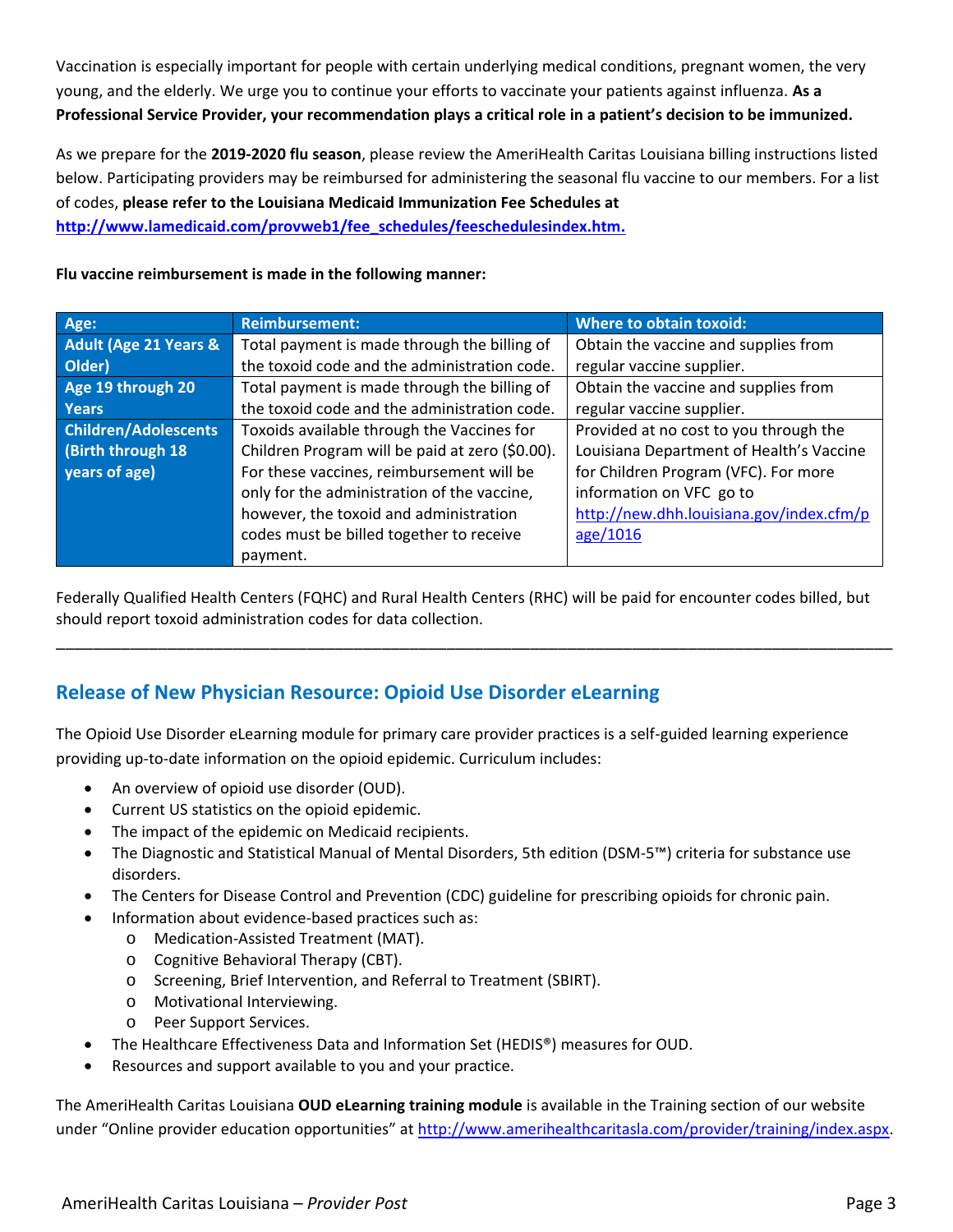Please let us know you have completed the training by clicking on the Attestation Form link at the end of the training and completing the brief assessment.

As part of our ongoing goal to support integrated care, the following additional resources are available to you:

- In-person, on-site behavioral health training from a clinical educator. (Contact your Provider Network Management Account Executive if you are interested.)
- Our [Behavioral Health Provider Toolkit,](http://www.amerihealthcaritasla.com/provider/training/index.aspx) accessible on our website.
- Other eLearning modules in this series: ADHD, Depression, and Anxiety Disorders training modules are available now.

\_\_\_\_\_\_\_\_\_\_\_\_\_\_\_\_\_\_\_\_\_\_\_\_\_\_\_\_\_\_\_\_\_\_\_\_\_\_\_\_\_\_\_\_\_\_\_\_\_\_\_\_\_\_\_\_\_\_\_\_\_\_\_\_\_\_\_\_\_\_\_\_\_\_\_\_\_\_\_\_\_\_\_\_\_\_\_\_\_\_\_\_\_\_\_\_\_\_

## **Let Us Know**



AmeriHealth Caritas Louisiana is eager to partner with the provider community in the management of our members who may require a helping hand. We are here to help you engage members in their health care by offering the *Let Us Know* program. We have many support teams and tools available to assist in the identification, outreach, and education of our members, as well as clinical resources for providers in their care management.

There are three ways to let us know about chronically ill members:

- 1. Fax the Let Us Know [Member Intervention Request Form](http://www.amerihealthcaritasla.com/pdf/provider/resources/forms/member-intervention-request-form.pdf) to the Rapid Response and Outreach Team (RROT) at **1-866-426-7309**.
- 2. Complete the Let Us Know [Member Intervention Request Form](http://www.amerihealthcaritasla.com/pdf/provider/resources/forms/member-intervention-request-form.pdf) and submit online by clicking the SUBMIT button at the bottom of the form.

\_\_\_\_\_\_\_\_\_\_\_\_\_\_\_\_\_\_\_\_\_\_\_\_\_\_\_\_\_\_\_\_\_\_\_\_\_\_\_\_\_\_\_\_\_\_\_\_\_\_\_\_\_\_\_\_\_\_\_\_\_\_\_\_\_\_\_\_\_\_\_\_\_\_\_\_\_\_\_\_\_\_\_\_\_\_\_\_\_\_\_\_\_\_\_\_\_\_

3. Refer your patient to care management by calling RROT at **1-888-643-0005**.

## **Provider Credentialing Rights**

AmeriHealth Caritas Louisiana is responsible for the credentialing and re-credentialing of its provider network including practitioners, behavioral health providers, facilities, and organizational providers. AmeriHealth Caritas Louisiana credentialing/re-credentialing criteria and standards are consistent with Louisiana requirements, Federal regulations, and the National Committee for Quality Assurance (NCQA). Practitioners, behavioral health providers, facilities, and organizational providers are re-credentialed at least once every three years.

The criteria, verification methodology and processes used by AmeriHealth Caritas Louisiana are designed to credential and re-credential practitioners and providers in a non-discriminatory manner, with no attention to race, ethnic/national identity, gender, age, sexual orientation, specialty or procedures performed.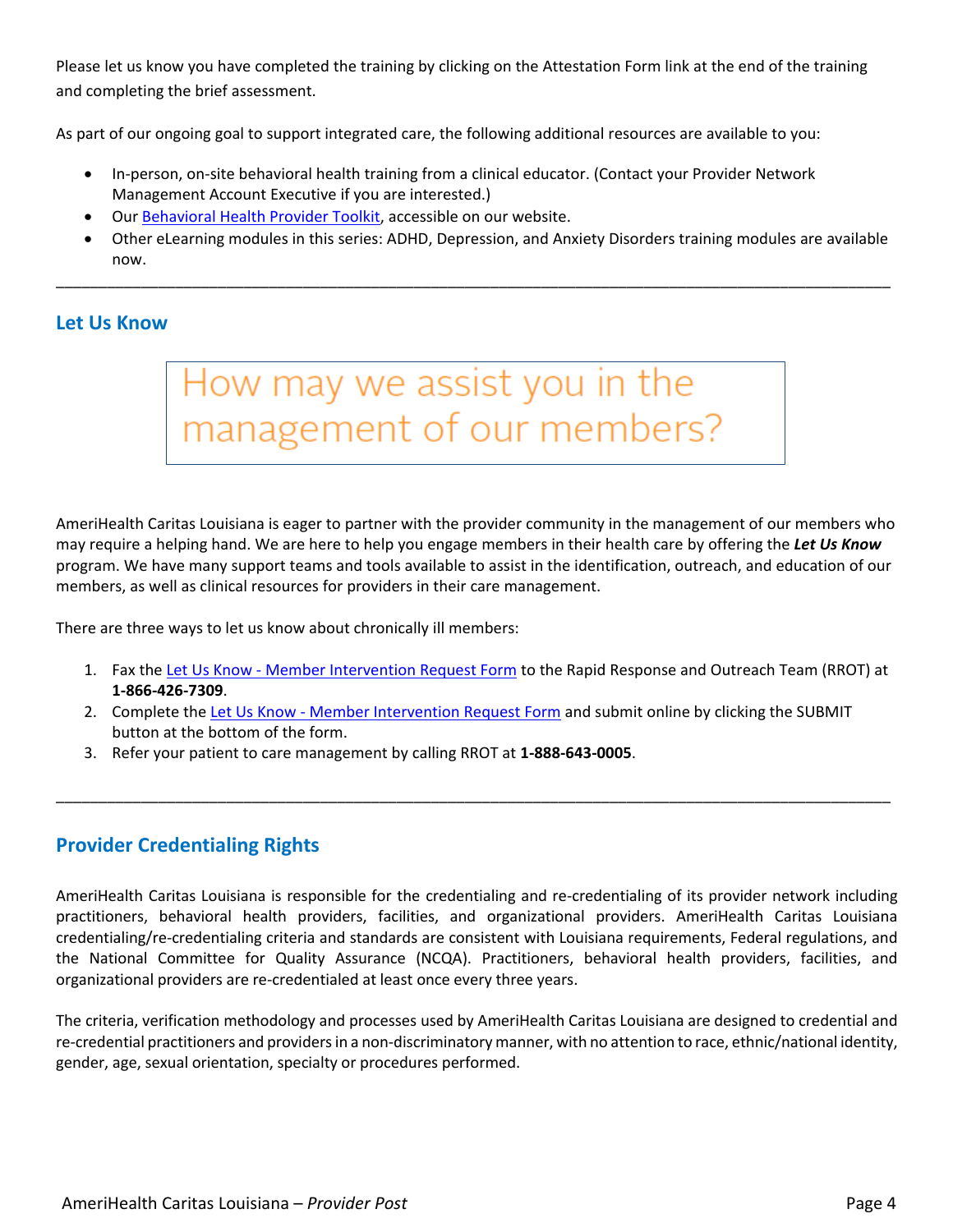After the submission of a complete credentialing application, providers have the following rights:

- Have the right to review the information submitted to support their credentialing application, with the exception of recommendations, references, and peer protected information obtained by ACLA.
- Have the right to correct erroneous information. When information is obtained by the Credentialing Department that varies substantially from the information the provider provided, the Credentialing Department will notify the provider to correct the discrepancy. The Provider will have 10 calendar days from the date of the notification to correct the erroneous information. All requests for the above information must be made in writing by the practitioner.
- Have the right, upon request, to be informed of the status of their credentialing or re-credentialing application. The Credentialing department will share all information with the provider with the exception of references, recommendations or peer-review protected information (i.e., information received from the National Practitioner Data Bank). Requests can be made via phone, email, or in writing. The Credentialing Department will respond to all requests within 24 business hours of receipt. Responses will be via email or phone call to the provider.
- Have the right to be notified within 60 calendar days of the Credentialing Committee or Medical Director review decision.
- Have the right to appeal any credentialing/re-credentialing denial within 30 calendar days of receiving written notification of the decision.

To request or provide information for any of the above, the provider should contact the AmeriHealth Caritas Corporate Credentialing department: AmeriHealth Caritas, Attn: Credentialing Department, 200 Stevens Drive, Philadelphia, PA 19113.

\_\_\_\_\_\_\_\_\_\_\_\_\_\_\_\_\_\_\_\_\_\_\_\_\_\_\_\_\_\_\_\_\_\_\_\_\_\_\_\_\_\_\_\_\_\_\_\_\_\_\_\_\_\_\_\_\_\_\_\_\_\_\_\_\_\_\_\_\_\_\_\_\_\_\_\_\_\_\_\_\_\_\_\_\_\_\_\_\_\_\_\_\_\_\_\_\_\_\_

# **Notice of Pregnancy (NOP) Form Submission**

Effective 1/1/2017, CPT code 99420 was retired by the American Medical Association and should not be used for reimbursement of a Notice of Pregnancy (NOP) form submission. AmeriHealth Caritas Louisiana offers a \$15 supplemental reimbursement for submission of each NOP form completed in its entirety.

Providers are no longer required to submit a claim with CPT code 99420 to receive the \$15 reimbursement from AmeriHealth Caritas Louisiana. The new process is below:

- 1. Providers should complete the NOP form as early as possible in pregnancy for each expectant patient who is an AmeriHealth Caritas Louisiana member. The form is available online at: www.amerihealthcaritasla.com > providers > provider forms > Notice of Pregnancy.
- 2. Completed AmeriHealth Caritas Louisiana NOP forms should be faxed to our Bright Start® Maternity Program at **1-888-877-5925**.

Provider ID number should be used in

3. Providers will receive a monthly supplemental payment for each completed form that is submitted.

|                | <b>Provider TD Humber Should be used in</b> |
|----------------|---------------------------------------------|
| TIN/ID number* | this section on the NOP form                |

The NOP gives our Bright Start® maternity care management team the best opportunity to appropriately assist with managing our maternity members.

\_\_\_\_\_\_\_\_\_\_\_\_\_\_\_\_\_\_\_\_\_\_\_\_\_\_\_\_\_\_\_\_\_\_\_\_\_\_\_\_\_\_\_\_\_\_\_\_\_\_\_\_\_\_\_\_\_\_\_\_\_\_\_\_\_\_\_\_\_\_\_\_\_\_\_\_\_\_\_\_\_\_\_\_\_\_\_\_\_\_\_\_\_\_\_\_\_\_